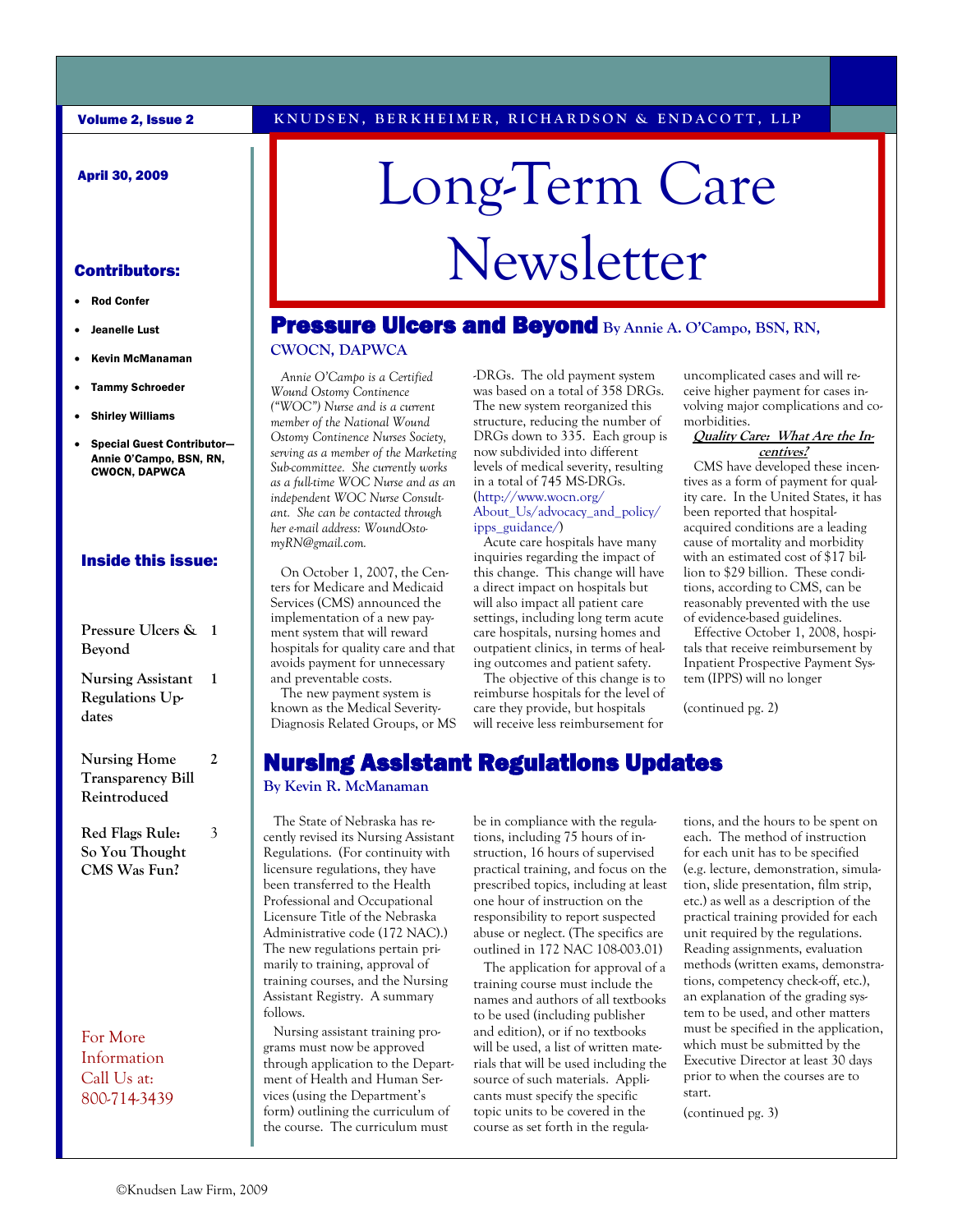## Long-Term Care Newsletter

#### Page 2



May is **National** Stroke Awareness Month



#### Pressure Ulcers **(continued from pg. 1)**

receive additional reimbursements for certain hospital-acquired conditions, namely:

- Foreign object retained after surgery
- Air embolism
- Blood incompatibility
- Falls and trauma, including fracture, dislocation, intracranial injury, crushing injury, burn, electric shock
- Surgical site infection, mediastinitis following coronary artery bypass graft
- Surgical site infection following bariatric surgery for obesity
- Catheter-associated urinary tract infection
- Stage III and Stage IV Pressure Ulcers
- Vascular catheter-associated infection
- Manifestations of poor glycemic control
	- Diabetic Ketoacidosis
	- Nonketotic Hyperosmolar Coma
	- Hypoglycemic Coma
	- Secondary Diabetes with Ketoacidosis
	- Secondary Diabetes with Hyperosmolarity
- Deep vein thrombosis/ pulmonary embolus following certain orthopedic procedures
- Total Knee Replacement Hip Replacement
- Surgical site infections following certain orthopedic procedures
	- Spine
	- Neck
	- Shoulder
	- Elbow

#### **What's In It For Me?**

 If a patient has acquired a stage I pressure ulcer in a nursing home and was admitted to the acute care hospital because of an emergent condition and this stage I pressure ulcer has deteriorated to a stage III while at the hospital, then the hospital will not be eligible to receive payment for this condition. I believe it is a crucial point to all healthcare professionals, regardless if you are a clinician working in an acute care hospital or in a long term care facility, to initiate documentation of a skin breakdown, whatever classification it presents clinically, and initiate measures to prevent it from deteriorating.

 In the clinical setting where I currently practice as a Wound Ostomy Continence Nurse, I have observed that this new system has empowered not only the nursing personnel but the entire facility to be more proactive in admission and documentation process, skin

assessment and pressure ulcer prevention.

 Nursing staff in acute hospitals may be capturing every rash, bruise, pimple and any skin redness as it presents on admission, but this is a great avenue not only for receiving higher reimbursements when proper identification of pressure ulcers is done during admissions, but it is one of the best ways to reduce the occurrence of these hospital-acquired conditions, thus further improving patient safety and health outcomes.

 For further review, the regulations can be accessed at the following websites:

- http://www.cms.hhs.gov/ transmittals/downloads/ R161CP.pdf
- http:// edocket.access.gpo.gov/2007/ pdf/07-3829.pdf
- http://www.cdc.gov/ nchsdatawh/ftpserv/ftpicd9/ icdguide08.pdf
- http:// edocket.access.gpo.gove/2008/ pdf/08-1135.pdf
- http://www.cms.hhs.gove/ AcuteInpatientPPS/downloads/ CMS-1390-F.pdf

## Nursing Home Transparency Bill Reintroduced

By Tammy Schroeder

 Senators Chuck Grassley (R-IA) and Herb Kohl (D-WI) have decided to give the Nursing Home Transparency & Improvement Act of 2009 another chance at passing. Their goal with the bill: increase accountability in the nursing home industry and sort out the networks of owners that run many facilities.

 The bill comes out of growing concerns about homes owned by large private equity firms who often build complex corporate structures to shield them from liability. Under this legislation, nursing homes would have to name the members of the groups that own them, give the organizational structures of all affiliated entities and give information about those involved in the management, operation and financing.

 The bill would require a real time system for reporting staffing information to the US DHHS, cutting down on a facility trying to manipulate its staffing numbers. The CMS would be able to provide more information on its Nursing Home Compare website, including the ownership information, staffing data and a standardized complaint reporting form.

 The legislation would also give the government more enforcement options, including flexibility in assessing penalties and collecting money sooner. It would require

facilities to come up with compliance and ethics plans to prevent civil, criminal and administrative violations. Facilities would also have to develop internal quality assurance standards.

 The last thing the legislation would do is require HHS to come up with a national monitoring program to watch over multi-state and large intrastate nursing home chains.

 According to Sen. Grassley, the goal is more transparency, better enforcement and improved staff training. Currently the bill is pending before the Finance Committee.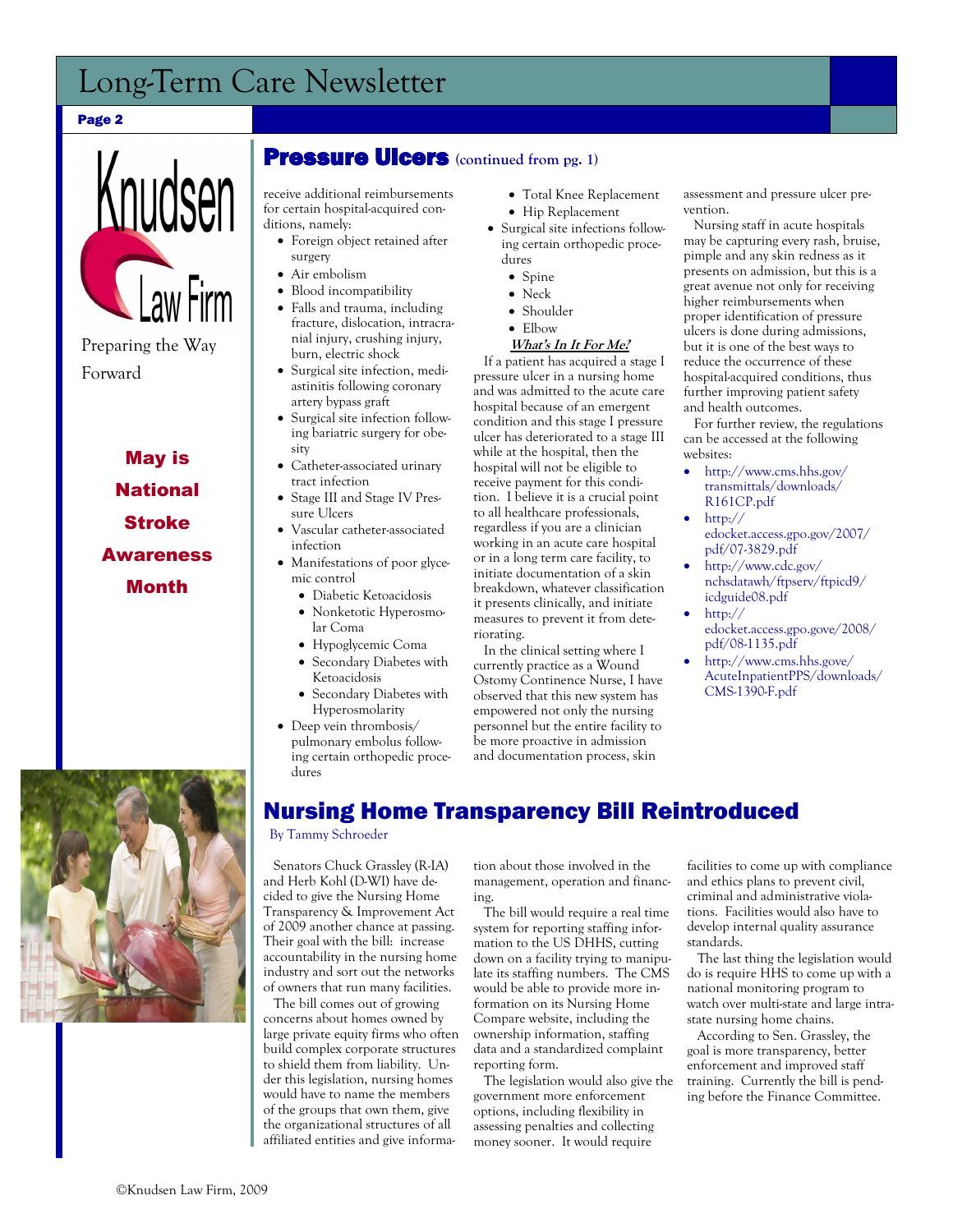## Volume 2, Issue 2

## Nursing Assistant Regulations Updates **(continued from pg 1)**

 Once approved, the courses do not require re-approval unless the course, or the law, is changed. If a nursing assistant training course is not approved, or such approval is suspended or revoked, the regulations provide notice and opportunity to be heard for the applicants. Attendance records are subject to review by the Department upon request and must be maintained for at least two years from the date of completion of each course. The nursing assistant training courses are also subject to on-site periodic review by the Department, and sponsors must provide written notices to the Department of the dates and location that a basic course will be held at least five working days before it is scheduled to begin.

In addition to other require-

ments, Nursing Assistants have to successfully complete an approved training course within 120 days of employment. Interestingly, when a Nursing Assistant becomes a Licensed Practical Nurse or a Registered Nurse, his or her Nursing Assistant registration becomes null and void. Subsequently, if the Registered Nurse or a Licensed Practical Nurse's license is revoked, suspended, or voluntarily suspended in lieu of discipline, he or she cannot act as a Nursing Assistant in a nursing home either.

 Of course, Nursing Assistants cannot have been convicted of a crime involving moral turpitude rationally related to his or her practice, and the Department documents such convictions on its Registry, making the Nursing

Assistant ineligible for employment in a nursing home. The Department will give written notice of the reasons for the proposed finding and will place the name on the Registry 30 days after receipt of the notice unless a hearing is requested. Notably, after a year has passed from the date the Nursing Assistant was placed on the Registry, he or she may petition the Department to have the finding removed.

 Nursing homes should become fully conversant with the training approval program requirements and organize accordingly. For a copy of the regulations, or to discuss any of the implications, feel free to contact the Knudsen Law Firm.

## Red Flags Rule: So You Thought CMS Was Fun?

#### **By Kevin McManaman**

 By some estimates, nearly half of the health care providers in America will soon be in violation of a new federal identity theft rule. The so-called "Red Flags Rule" was developed pursuant to the Fair and Accurate Credit Transactions (FACT) Act of 2003, under the authority of the Federal Trade Commission (FTC). (See 16 CFR 681.) Many health care providers have still never heard of the Red Flags Rule, and many others who have are unsure whether the law applies. Very few are ready to comply by the May 1, 2009 deadline.

 Under the rule, "creditors" with covered accounts must have implemented written identity theft prevention programs designed to identify, detect and

respond to patterns, practices or specific activities that could indicate identify theft. Any entity that provides goods or services and then later bills for the goods and services is a "creditor," so incidental bills to patients, private pay, and insurance claims can all fall under the rule because they defer payment for goods or services. As creditors with covered accounts, long-term care providers need to comply.

 A program designed to identify and prevent identity theft must be in writing, and tailored to the particular institution. The red flags in the program may include, for example, unusual account activity, fraud alerts on a consumer report, or attempted use of suspicious account application documents. When a patient claims they are receiving a bill for a provider that never served

them or even a service that was never provided, for example, a red flag has likely been raised. The program must also describe the appropriate responses that would prevent and/or mitigate the crime and a detailed plan to update the program. Furthermore, senior employees or the board of directors should provide oversight, staff and training.

 More information can be obtained from the Federal Trade Commission website, including guidelines that the FTC believes should be helpful in assisting covered entities in designing their programs. On April 2, the FTC provided additional guidance on its new Red Flags Rule website, including a new "How To" guide: <http://ftc.gov/redflagsrule>



Page 3

June is National Safety Awareness Month

June 1-7: Teen Driving June 8-14: Falls Prevention

June 15-21:

**Overexertion** 

June 22-28: Distracted Driving